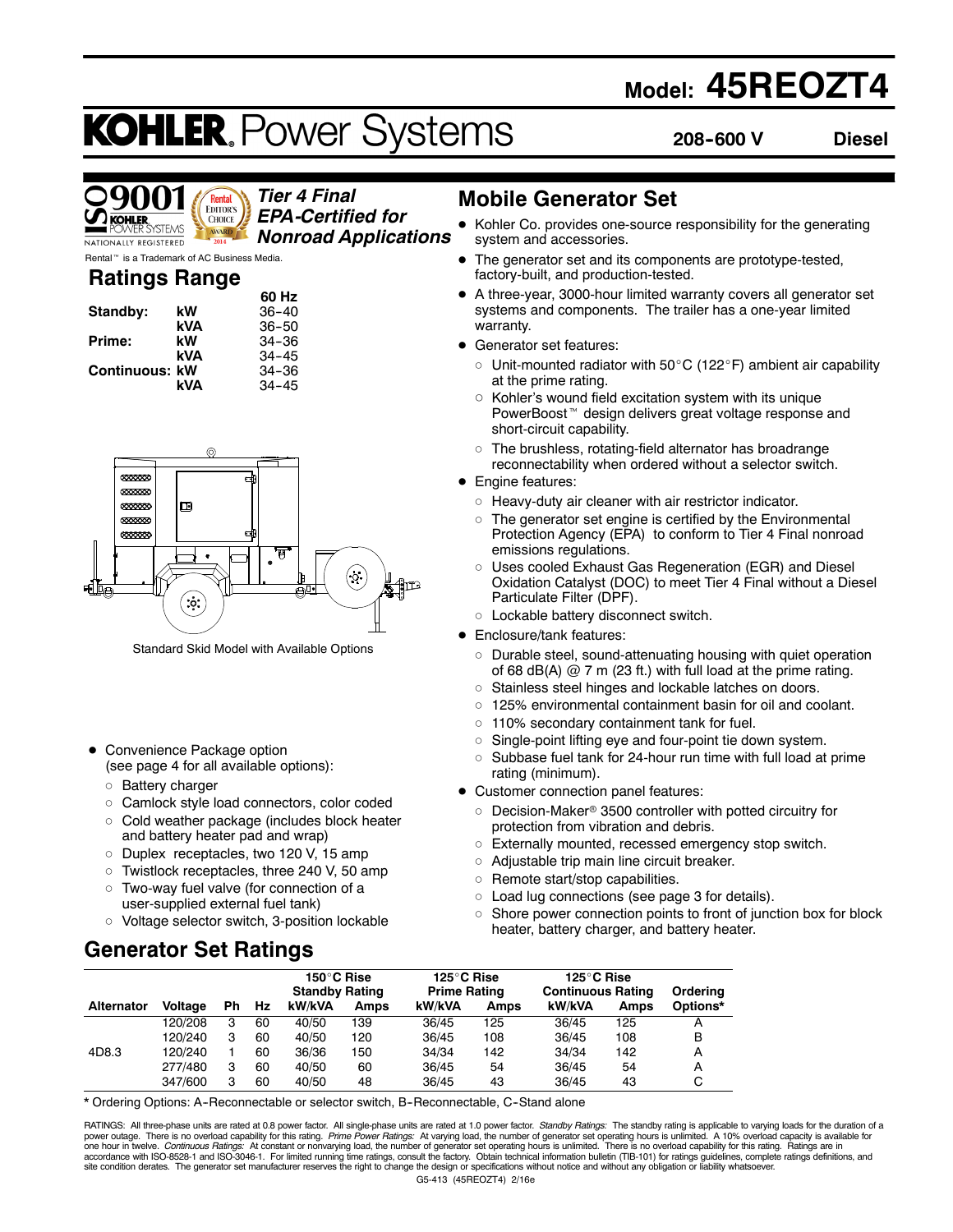# **Alternator Specifications**

**Application Data**

**Fuel**

### **Specifications Alternator**

Manufacturer **Kohler** Type 4-Pole, Rotating-Field Exciter type **Brushless, Wound-Field**<br>
Leads: quantity. type **Brushless** 12. Reconnectable Leads: quantity, type Voltage regulator **Solid State, Volts/Hz** Insulation: NEMA MG1 Material **Material** Class H Temperature rise 150°C, Standby<br>
ring: quantity. type 1. Sealed Bearing: quantity, type Coupling **Flexible Disc** Amortisseur windings<br>Voltage regulation, no-load to full-load ±0.5% Voltage regulation, no-load to full-load  $\pm 0.5\%$ <br>One-step load acceptance 100% of Rating One-step load acceptance 100% of Rating<br>
Unbalanced load capability 100% of Rated Standby Unbalanced load capability

6, 600 Volt Current

- NEMA MG1, IEEE, and ANSI standards compliance for temperature rise and motor starting.
- Sustained short-circuit current of up to 300% of the rated current for up to 10 seconds.
- **•** Sustained short-circuit current enabling downstream circuit breakers to trip without collapsing the alternator field.
- Self-ventilated and dripproof construction.
- Windings are vacuum-impregnated with epoxy varnish for dependability and long life.
- Superior voltage waveform from a two-thirds pitch stator and skewed rotor.

Peak motor starting kVA @ 0.3 PF: (35% dip for voltages below) 480 V 4D8.3 (12 lead) 120

### **Engine**

| <b>Engine Specifications</b>               |                        |
|--------------------------------------------|------------------------|
| Manufacturer                               | Kohler Diesel          |
| Engine: model, type                        | <b>KDI 2504 TCR</b>    |
|                                            | 4-Cycle, Turbocharged  |
| Cylinder arrangement                       | 4 Inline               |
| Displacement, L (cu. in.)                  | 2.5(152.5)             |
| Bore and stroke, mm (in.)                  | 88 x 102 (3.46 x 4.01) |
| Compression ratio                          | 17.0:1                 |
| Piston speed, m/min. (ft./min.)            | 275 (905)              |
| Rated rpm                                  | 1800                   |
| Max. power at rated rpm, kW (HP)           | 47 (63)                |
| Valve (exhaust) material                   | <b>Stainless Steel</b> |
| Governor type                              | Electronic             |
| Frequency regulation, no-load to full-load | Isochronous            |
| Frequency regulation, steady state         | ±0.5%                  |
| Air cleaner type, all models               | Dry                    |

### **Exhaust**

| <b>Exhaust System</b>                       |                     |
|---------------------------------------------|---------------------|
| Exhaust manifold type                       | Dry                 |
| Exhaust flow at rated kW, $m^3/m$ in. (cfm) | 9.2(326)            |
| Exhaust temperature at rated kW, dry        |                     |
| exhaust, $^{\circ}$ C ( $^{\circ}$ F)       | 382 (720)           |
| Allowable back pressure,                    |                     |
| kPa (in. Hg)                                | $7 - 12(2.1 - 3.5)$ |

## **Engine Electrical**

### **Engine Electrical System**

| Battery charging alternator:                      |          |
|---------------------------------------------------|----------|
| Ground (negative/positive)                        | Negative |
| Volts (DC)                                        | 12       |
| Ampere rating                                     | 80       |
| Starter motor rated voltage (DC)                  | 12       |
| Battery, recommended cold cranking<br>amps (CCA): |          |
| Qty., rating for $-18^{\circ}$ C (0°F)            | One, 950 |
| Battery voltage (DC)                              | 12       |

| <b>Fuel System</b>                         |                                                                                                           |
|--------------------------------------------|-----------------------------------------------------------------------------------------------------------|
| Fuel supply line, min. ID, mm (in.)        | 8(0.31)                                                                                                   |
| Fuel return line, min. ID, mm (in.)        | 6.3(0.25)                                                                                                 |
| Max. lift, fuel pump: type, m (ft.)        | Mechanical, 2.5 (8.2)                                                                                     |
| Max. fuel flow, Lph (gph)                  | 35.9(9.3)                                                                                                 |
| Max. return line restriction, kPa (in. Hq) | 20(5.9)                                                                                                   |
| Fuel prime pump                            | Manual                                                                                                    |
| Fuel filter                                |                                                                                                           |
| Primary                                    | 5 Microns $\omega$ 98%<br>Efficiency                                                                      |
| Water separator                            | Yes                                                                                                       |
| Recommended fuel                           | <b>ASTM D975 or EN 590</b><br>Ultra Low Sulfur Diesel<br>(ULSD) with sulfur content<br><15 mg/kg (15 ppm) |

### **Lubrication**

| <b>Lubricating System</b>             |                        |
|---------------------------------------|------------------------|
| Type                                  | <b>Full Pressure</b>   |
| Oil pan capacity, L (qt.)             | 10.9(11.5)             |
| Oil pan capacity with filter, L (qt.) | 11.2(11.8)             |
| Oil filter: quantity, type            | One, Cartridge         |
| Oil type                              | API CJ-4 or ACEA E6-E9 |

### **Cooling**

| <b>Radiator System</b>              |           |
|-------------------------------------|-----------|
| Radiator system capacity, including |           |
| engine, L (gal.)                    | 17.2(4.5) |

### **Operation Requirements**

### **Air Requirements**

| Radiator-cooled cooling air,                                        |             |
|---------------------------------------------------------------------|-------------|
| $m^3$ /min. (scfm) $\uparrow$                                       | 96.3 (3400) |
| Combustion air, $m^3/m$ in. (cfm)                                   | 3.3(118)    |
| Heat rejected to ambient air:                                       |             |
| Engine, kW (Btu/min.)                                               | 36.5 (2075) |
| Alternator, kW (Btu/min.)                                           | 6.7(381)    |
| † Air density = 1.20 kg/m <sup>3</sup> (0.075 lbm/ft <sup>3</sup> ) |             |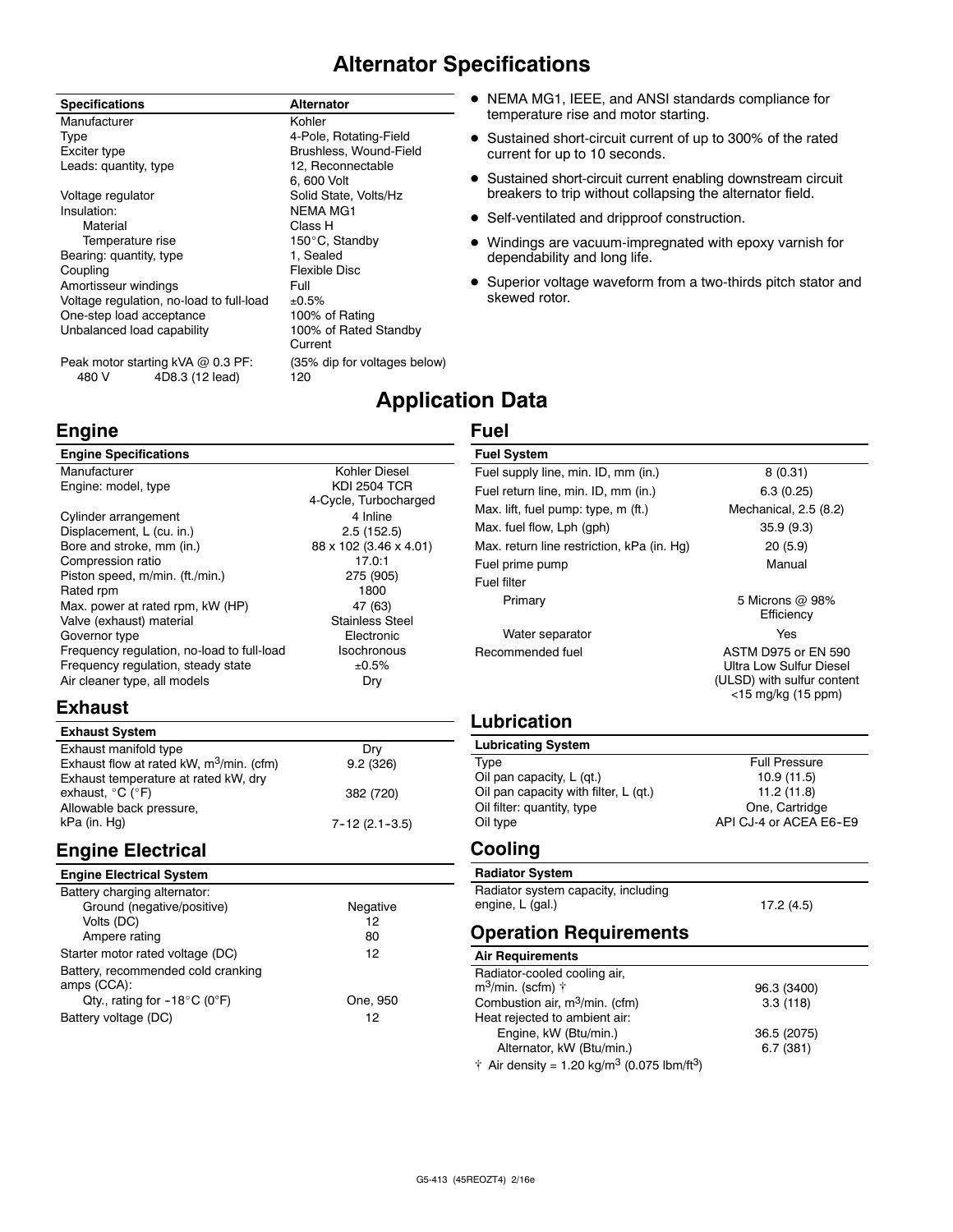#### **Fuel Consumption**

| Diesel, Lph (gph) at % load | Standby<br>Ratings | Prime<br><b>Ratings</b> |
|-----------------------------|--------------------|-------------------------|
| 100%                        | 12.6(3.3)          | 11.7(3.1)               |
| 75%                         | 9.5(2.5)           | $8.8$ $(2.3)$           |
| 50%                         | 6.6(1.7)           | 6.1(1.6)                |
| 25%                         | 3.8(1.0)           | 3.5(0.9)                |
| $0\%$                       | 1.0(0.3)           | 1.0(0.3)                |

**Note:** For continuous rating fuel consumption, use the prime ratings data.

# **Controller KOUTLER OF**

### **Decision-Maker<sup>®</sup> 3500 Paralleling Controller**

Provides advanced control, system monitoring, and system diagnostics for optimum performance and compatibility.

- Paralleling capability with bus sensing, first-on logic, synchronizer, and (isochronous, droop, and external controlled) load sharing
- Digital display with adjustable contrast and menu control provide easy local data access
- Measurements are selectable in metric or English units
- Remote communication thru a PC via network or serial configuration
- Controller supports Modbus<sup>®</sup> protocol
- $\bullet$  Integrated hybrid voltage regulator with  $\pm 0.5\%$  regulation
- $\bullet$  Potted circuitry for protection from vibration and debris
- $\bullet$  Built-in alternator thermal overload protection
- NFPA 110 Level 1 capability

## **Fuel Tank**

- Subbase fuel tank for 24-hour run time with full load at prime rating (minimum).
- Fuel tank includes the fuel level gauge, fuel fill with lockable cap, and an atmospheric vent.
- The secondary containment tank's construction protects against fuel leaks or ruptures. The inner (primary) tank is sealed inside the outer (secondary) tank. The outer tank contains the fuel if the inner tank leaks or ruptures.
- Both the inner and outer tanks have emergency relief vents.

#### **Fuel Tank Specifications**

Fuel tank capacity 293 L (77 gal.)

## **Available Voltage Selector Switch**



- **3-Position**
- $\bullet$  Voltage selector switch, 3-position lockable, wired for:
	- $0$  120/240 volt, 1 phase
	- $0$  120/208 volt, 3 phase
	- $O$  277/480 volt, 3 phase

Modbus<sup>®</sup> is a registered trademark of Schneider Electric.

# **Customer Connection Panel**



- Viewable generator set controller with security cover
- Emergency stop switch
- Shore power connector, 120 V, 15 amp (for battery charger(s) and battery heater)
- Shore power connector, 120 V, 15 amp (for block heater)
- Remote start connection
- Mobile paralleling box connection
- Main line circuit breaker
- o Reconnectable and selector switch models: Rating 150 amps, field adjustable based on voltage selected
- o 600 volt models: Rating 60 amps, field adjustable
- $\bullet$  Available Options, see page 4
	- d Two 15-amp 120 V, 1 phase, GFCI duplex receptacles (includes circuit breakers)
	- o Three 50-amp 240 V twistlock receptacles (includes circuit breakers)
	- o Color-coded camlock connectors

**Load Lug Connections, Qty., Min./Max., Rating**

1 load lug per phase #6-350MCM, 400 amp

# **Available Trailer**

(Available Options, see page 4)

- Single-axle trailer with electric brake system and battery back-up breakaway system.
- DOT and TC (Transport Canada) compliant per current specifications published by both agencies, at the time of trailer manufacture.
- 2 5/16 in. ball hitch coupler with adaptability for an optional Lunette eye.
- Lockable utility tool box with bottle jack, lug wrench, and fire extinguisher. Common key to enclosure.
- Running lights with 7-wire harness and connector.
- Front tongue jack.
- Rear stabilizer trailer jacks.
- Weight bearing fenders up to 227 kg (500 lbs.)

### **Trailer Specifications**

| Axle Rating | Single, 2266 kg (4995 lb.)          |
|-------------|-------------------------------------|
| Tires       | ST225/75R15 LRD                     |
|             | with 1152 kg (2540 lb.) load rating |
| Wheels      | Steel, $15 \times 6$ , 6-bolt       |

## **Available Field Draggable Skid**

(Available Options, see page 4)

• Heavy gauge steel skid with integrated drains and pull bars.